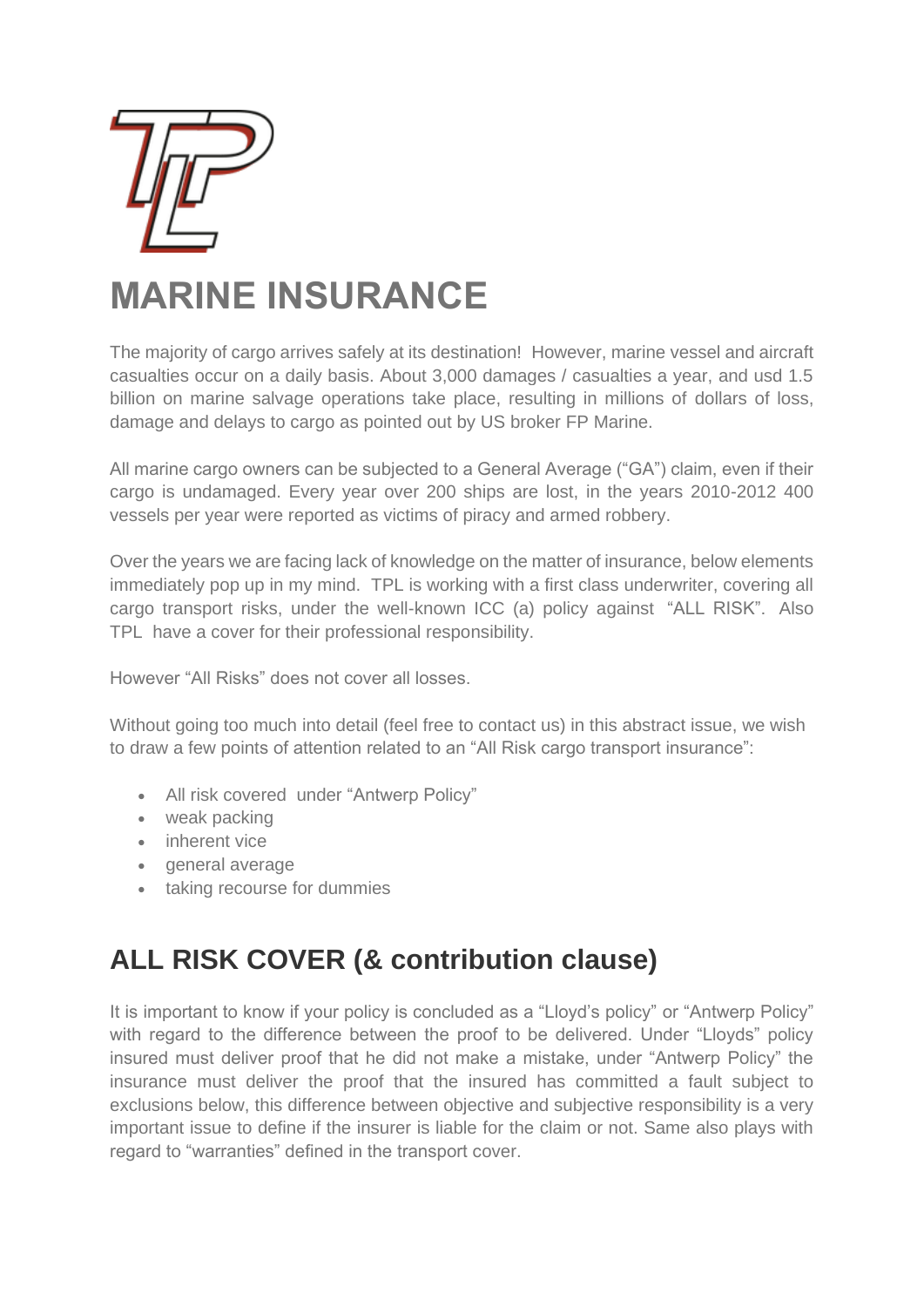Very tricky is also the "non-contribution clause" where the insurance does not cover any loss or damage which at the time of happening of such loss or damage is insured by any or would but for the existence of the Policy , be insured by any other existing Policy or Policies except in respect of any excess beyond the amount which would have been payable under such other Policy or Policies had this insurance not been effected.

#### **INHERENT VICE**

The major exclusions include war and misconduct of the assured. Ordinary leaking/loss of weight, wear and tear, unsuitable packing and inherent vice are also exclusions but these are often overlooked or misunderstood. Inherent vice is a hidden defect of the cargo that causes or contributes to its deterioration, damage or wastage and may apply to cargo that is susceptible to high/low temperatures or humidity.

### **WEAK/ NOT SEAWORTHY PACKING**

Unpacked/unprotected items cannot be covered against rust, oxidation, de-colorisation, wetting, staining, scratching, bruising, chipping, denting, marring and the cost of repainting as applicable.

If items are packed in non-waterproof packing , items cannot be covered against rust, oxidation, de-colorisation, wetting, staining, scratching, bruising, chipping, denting, marring and the cost of repainting as applicable. This means that electrical switch boards, and all electronic devices need to be properly packed in seaworthy SEI 4C crates or similar. TPL will be pleased to provide full assistance here to find a cost effective SEI – 4C certified packing.

#### **GENERAL AVERAGE – what is it ?**

GA is used as a way of sharing the costs of saving a vessel and its cargo equally amongst all parties even if the incident does not affect them equally.

GA is declared when a vessel encounters a problem that threatens the completion of the voyage trip. The voyage itself is considered in literature as a "common adventure" between all parties, including the cargo owners and shipowner. So if the journey is threatened, for example by the vessel running aground or containers with IMO cargo catching fire, it means each party must provide their share. This calculation is laborious and can lead to cargo being held for many months or years.

#### **How does this affect me?**

If your cargo is on board a vessel when the shipowner declares General Average, you will need to find the security to guarantee its release (on average 20% of the value of your cargo). If you are unable to raise this "General Average Bond " security, your cargo will be held indefinitely….